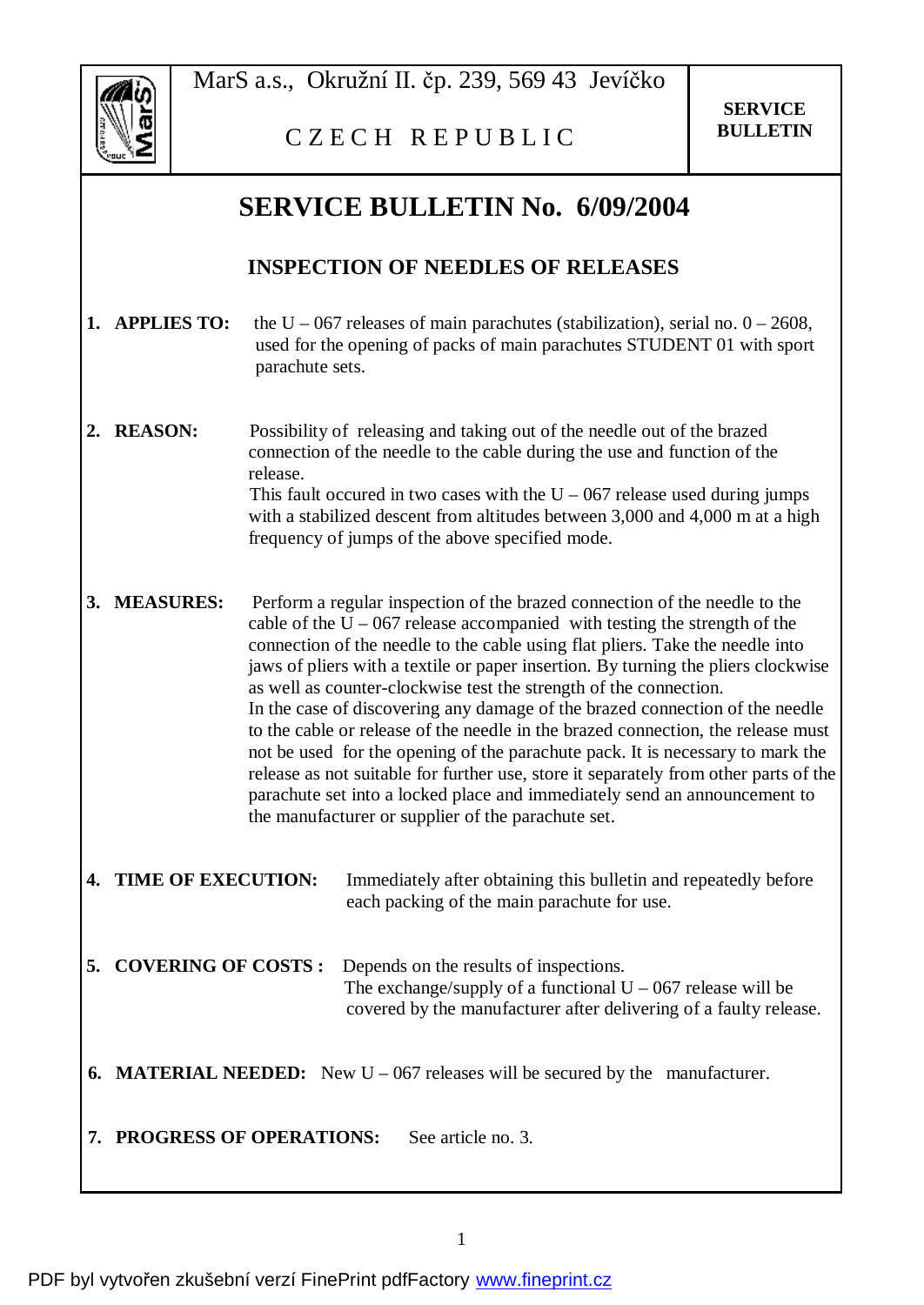**8. APPENDIX:** 1 - photographic documentation of the released needle of the  $U - 067$  release.

**9. DATE OF ISSUE:** September 7, 2004 in Jevíčko

Okružní II. čp 239 www.marsjev.cz mars@marsjev.c DIC: CZ48152366

 Ing. Jaroslav Sedlák Technical Department Manager MarS Inc. Jevíčko